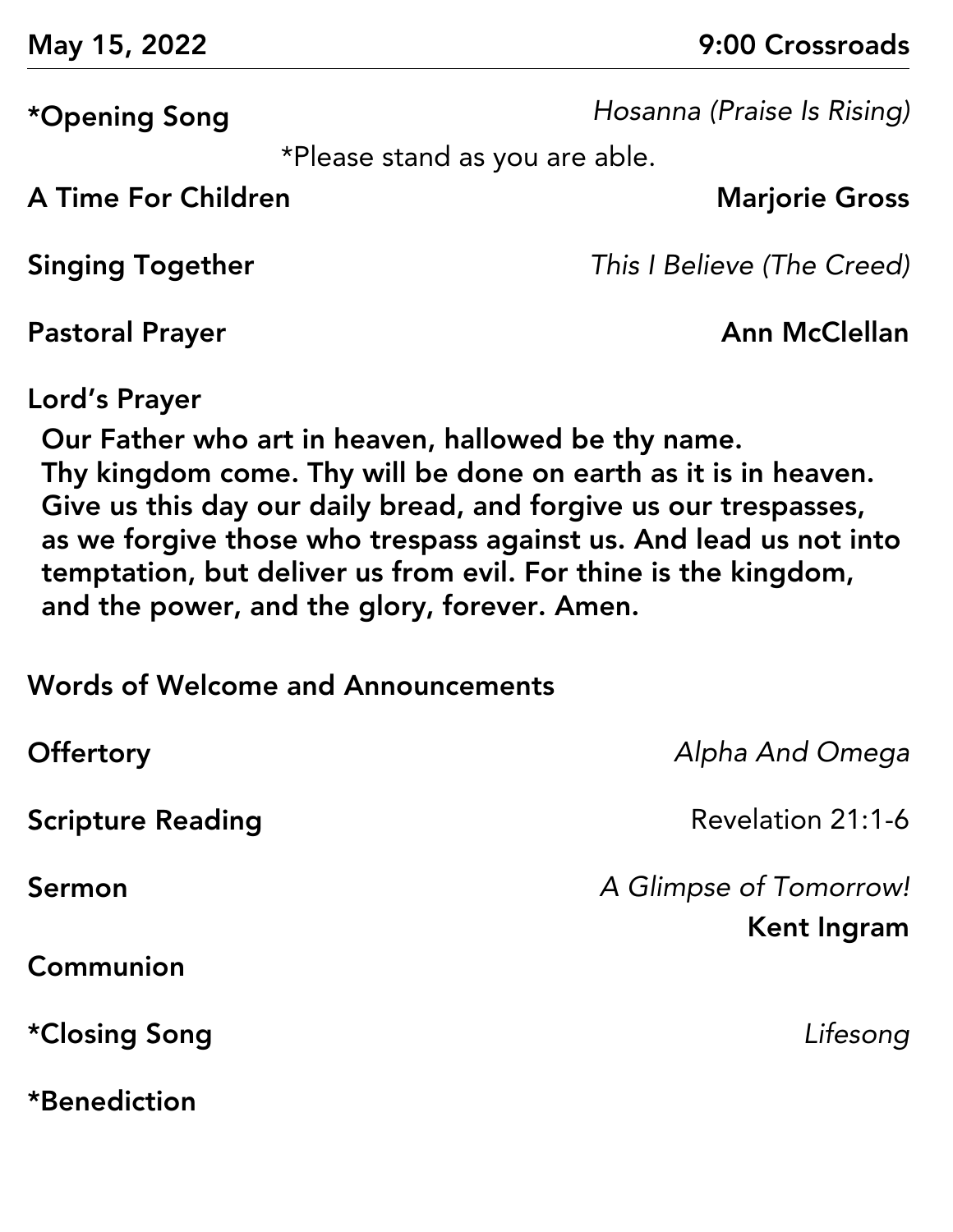## THE CROSSROADS PRAISE & WORSHIP TEAM

VOCALISTS

Cathleen Arcuri, Don Arcuri, Jamie Fabos

INSTRUMENTALISTS

Don Arcuri, Tracey Bogard

Ed Heller

### ALTAR PREPARATION

Lori Lohrmeyer, Gail Merritt

### HOSPITALITY HOST

Lindsay Mulvey

If you have questions about the Crossroads Worship Service, First United Methodist Church, of any of our programs please feel free to contact Lindsay Mulvey at lindsaym@fumc-cs.org. She is gifted at helping people feel welcomed and at home.

# Thoughts & Prayers

**Illnesses:** Dale Banister, John Dansby, Greg Farkas, Wilma Hunter, Beeper Smith

**Deaths:** Ginny Edwards, Betsy Evans

*The flowers are given to the Glory of God in honor of the music ministry volunteers that share their God given talents at FUMC.*

# FIRST NEWS

# SPRING CONCERT, ILLUMINATION

Today | 3:00pm | Sanctuary | jeannaw@fumc-cs.org

This afternoon, come hear the Chancel Choir and Festival Orchestra, under the direction of Douglas Grogan, in concert as we present Illumination: From Darkness to Light. This 70-minute concert will feature choral works that lead us on an emotional and spiritual journey from despair to hope. This journey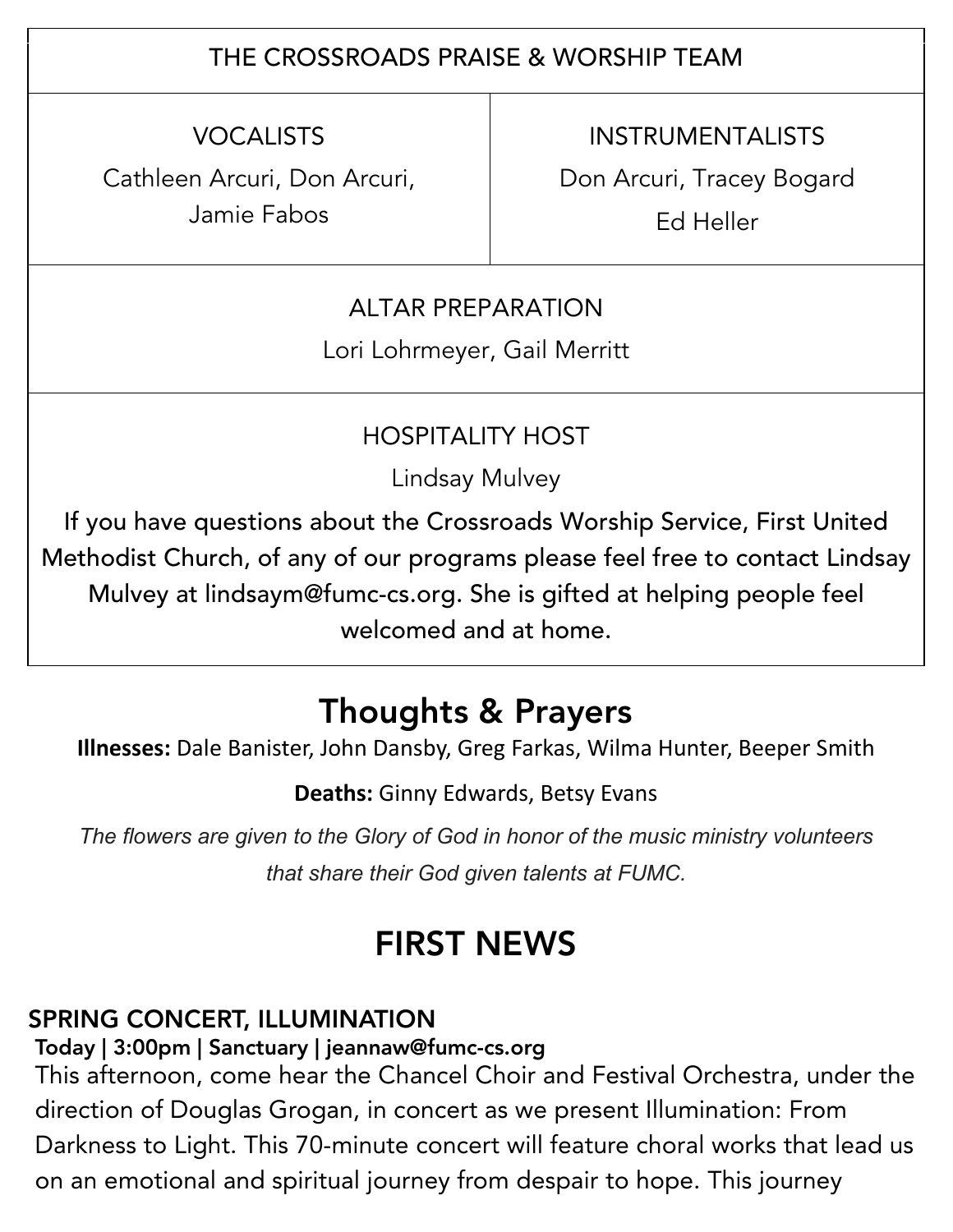represents where we have been during the pandemic and the joy that is breaking forth. The presentation will include short readings by living and historic writers. The highlight of the concert will be the Colorado Springs premier of a new choral work, Illuminare, by Elaine Hagenberg. Tickets are \$12 and can be purchased at the door.

#### HOPE IN AN ENVELOPE

### Last Day! | 8am-12pm | Hospitality Center | zachw@fumc-cs.org

Hope In An Envelope is the annual fundraiser for Youth Spiritual Formation, supporting their missions, education, community building and service projects. The money you give will support mission trips, John Wesley Ranch work week, fall and winter retreats, college scholarships and community service projects, amongst other programs. There is a rich tradition of providing and encouraging the spiritual growth of our youth here at FUMC. Stop by our table in the Hospitality Center! You can also donate online by visiting go.fumc-cs.org/hope.

## HELP FEED MY STARVING CHILDREN

5/15 & 5/22 | 9:00am-12:00pm | Hospitality Center | barbdonnegan@icloud.com Today, May 15 and Sunday, May 22, please stop by the Feed My Starving Children (FMSC) table in the Hospitality Center to pick up a flier with information about the upcoming fundraising opportunity on June 9 at Parry's Pizzeria & Taphouse. For more information on how to donate or volunteer, contact Barb Donnegan.

### UMCOR KIT PROJECT

Sundays, 5/1-5/25 | 8am-12pm| Hospitality Center | loeda.w341@centurylink.net The United Methodist Committee on Relief (UMCOR) Kit Project is one means of helping a world in need. All United Methodist churches in Colorado Springs are invited to donate kits to be transported to our UMCOR Center in Sager Brown, Baldwin Louisiana. The lists of items for these kits are available at the FUMC reception desk. Please mark your bags clearly "UMCOR KITS" when you bring them to the church by 5/25.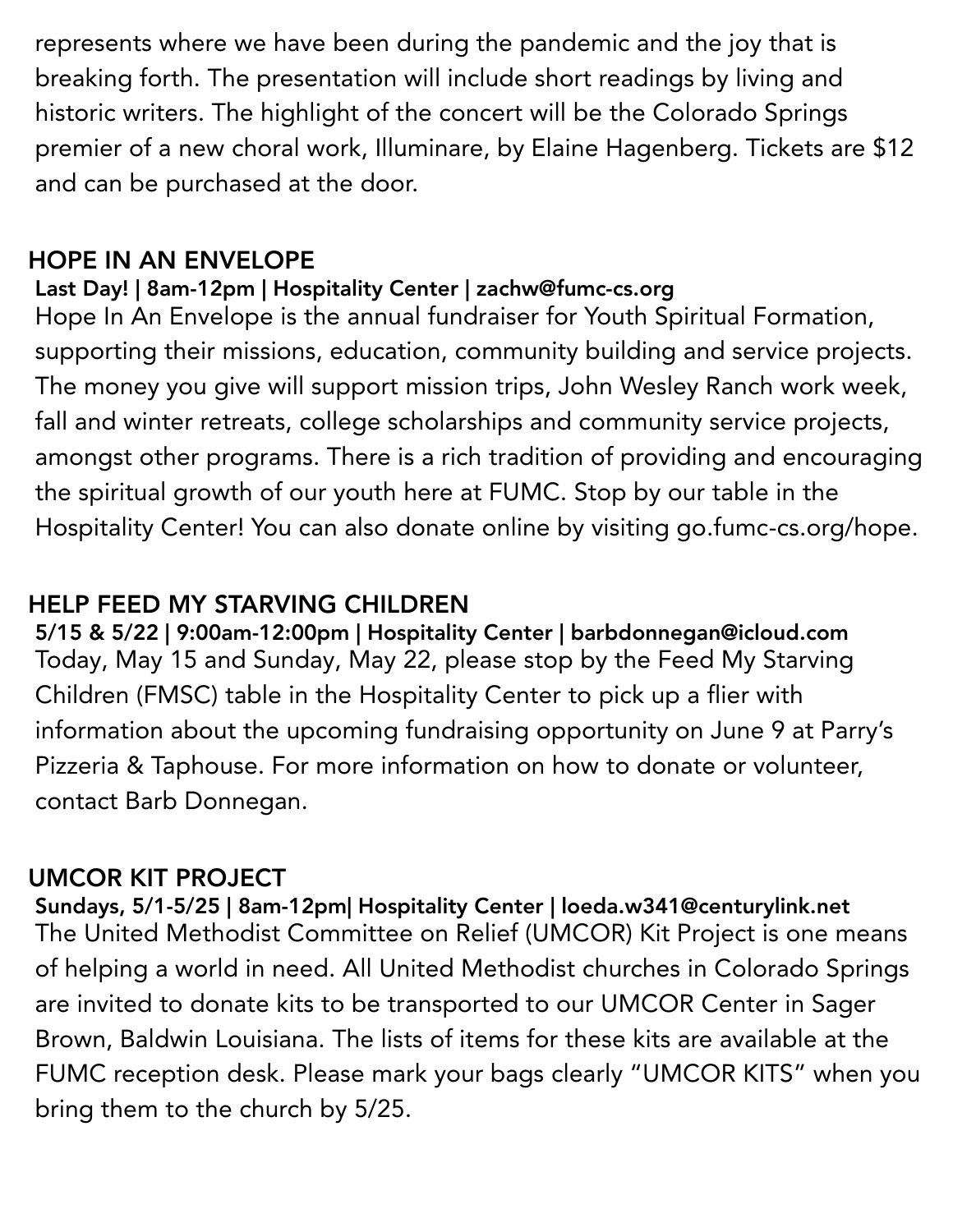## RIDES FOR RUBBISH VOLUNTEERS

Today, 1:00pm | Marian House | 14 W Bijou St. | Dave or Lorna (719) 636-3277 Join us in walking with community members from the Marian House who are experiencing homelesses or are in need as we partner to clean up downtown. We meet in the Marian House parking lot at 1:00pm on the 3rd Sunday of each month. Please be a part of this powerful ministry. Contact Dave or Lorna for more information.

## CONTEMPLATIVE HIKE AT THE PAINT MINES

#### Saturday, 6/4 | 9am-noon | 29950 Paint Mine Rd. | todds@fumc-cs.org

Join Todd Spencer and Mike and Sarah Reeder for a morning of quiet, relaxed hiking and reflection in this special place of natural beauty. We will meet at The Paint Mines (in Calhan, Colorado) at 9:00am and complete our time before noon. The hike will be between two to three miles. There is a slight elevation gain of about 100 feet. Please wear and bring sunscreen, sturdy walking shoes, sunglasses, a hat, and bring at least two bottles of water (no water available at the site), and snacks. Please RSVP by Wednesday, June 1 by contacting Todd.

## SUMMER MELODRAMA: THE PONY EXPRESSO

Friday, 6/10 | 6:00pm | John Wesley Ranch | 21285 Highway 67 Saturday, 6/11 | 12:00pm | John Wesley Ranch | 21285 Highway 67 Wednesday, 6/15 | 6:30pm | Aspen Creek Retirement Resort Saturday, 6/18 | 2:30pm | Broadmoor Community Church This hot melodrama is boiling over with puns and jokes galore! The Pony Expresso, a friendly establishment, run by Star Bright and Aunt Dee Caff, is struggling. Their customers are buying their coffee at a lower price from the scheming Mo Cabana and Fifi Latte. But the citizens are falling ill to an unexplained fainting disease. Luckily, Buck Brawn, our handsome hero, investigates the mysterious health dilemma. Things come to a boil. Will justice prevail as love brews between Star and Buck? Come find out as the talented cast put on this fun show! This show is free, and friendly for the whole family! For the shows at John Wesley Ranch (6/10 & 6/11), there will be hamburgers served 30 minutes before the show starts. \$8.00 gets you a hamburger, chips and a drink. For more information, contact Wayne at (719)964-3175.